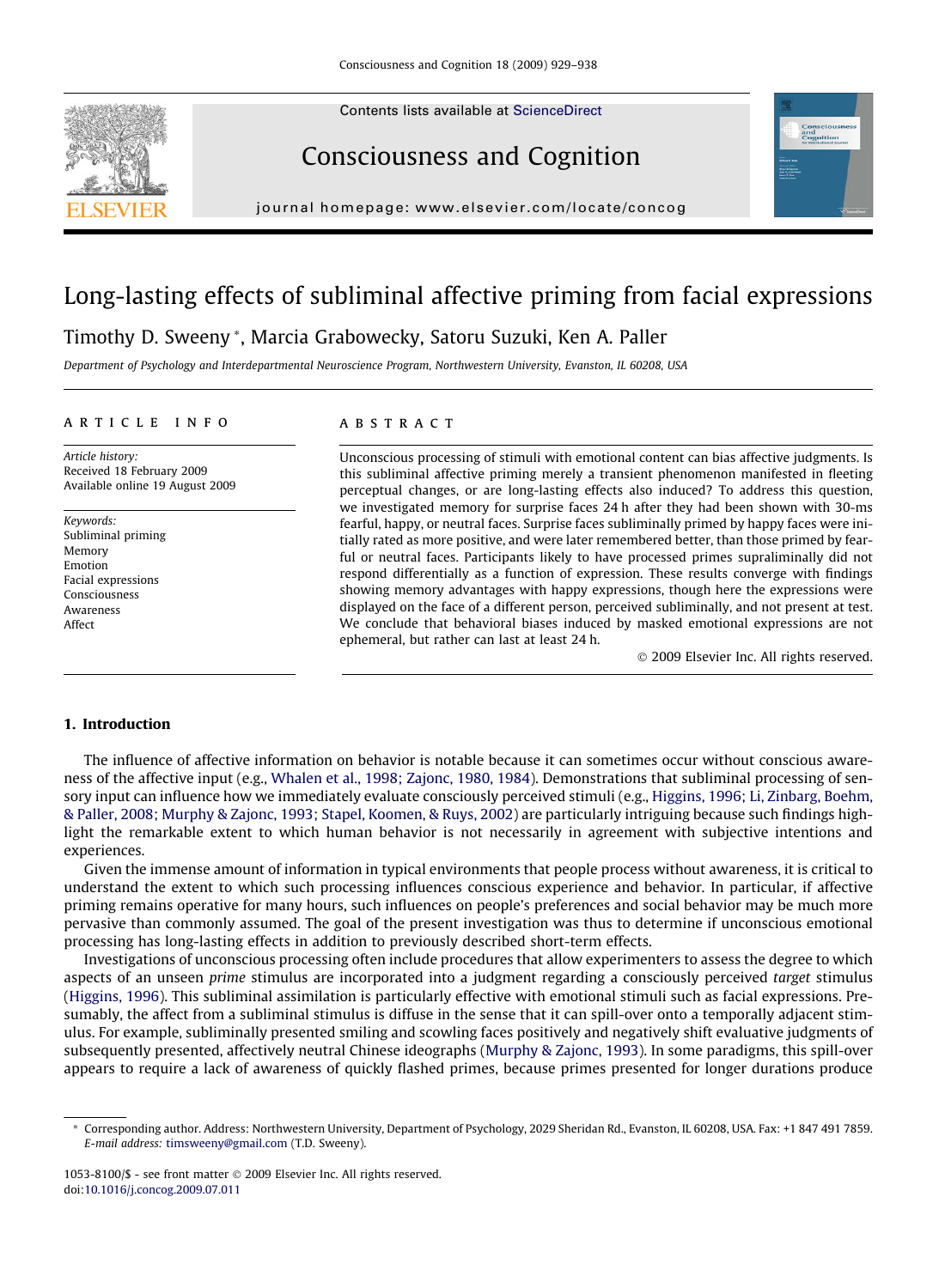contrast effects in which ambiguous target stimuli are judged as opposite in valence from the primes ([Murphy & Zajonc,](#page-9-0) [1993; Stapel et al., 2002\)](#page-9-0), analogous to effects observed during recognition testing [\(Jacoby & Whitehouse, 1989\)](#page-9-0).

Emotionally ambiguous facial expressions, such as surprise, derive their affective valence primarily through context. For example, a face with a surprise expression can appear positive in the context of a surprise birthday party or negative in the context of a grisly murder in a horror film. This emotional ambiguity makes surprise expressions especially susceptible to modulations of affective judgment ([Kim et al., 2004](#page-9-0)), and thus suitable for use as targets in subliminal priming paradigms. In a recent study from our lab, for example, emotionally ambiguous surprise faces preceded by subliminally presented happy faces were judged to be more positive than those preceded by subliminally presented fearful faces ([Li et al., 2008](#page-9-0)).

Although subliminal affective priming in these cases may be regarded as a transient phenomenon manifested only in fleeting perceptual changes, here we question the tacit assumption that such phenomena are short-lived. Might unconscious affective processing also have long-lasting effects? Memory for emotional faces is a natural avenue through which to study potential long-lasting effects of subliminal affective priming.

Unconscious affective processing is often thought to be mediated by a subcortical neural system that does not necessarily produce conscious affective sensations ([Damasio, 1994; Winkielman, Zajonc, & Schwartz, 1997](#page-9-0)). This neural system has been described as implementing a ''quick and dirty" analysis of visual threat through visual pathways from the thalamus to the amygdala, bypassing visual cortex ([LeDoux, 1996\)](#page-9-0). Several studies have demonstrated that subliminally presented fearful faces elicit greater amygdala activation than neutral faces, suggesting that the amygdala is involved in unconscious processing of threat ([Breiter et al., 1996; Whalen, 1998; Williams et al., 2006\)](#page-9-0). In addition to its role in coarsely-tuned threat detection ([Anderson, Christoff, Panitz, De Rosa, & Gabrieli, 2003; Vuilleumier, Armony, Driver, & Dolan, 2003](#page-9-0)), the amygdala can function to narrow attention toward facial features critical for emotion recognition [\(Adolphs et al., 2005](#page-8-0)) and to enhance memory for emotional details [\(Adolphs, Tranel, & Denburg, 2000](#page-9-0)). One prediction might thus be that memory would be superior for surprise faces subliminally primed by fearful faces.

Alternatively, other findings have documented superior memory storage associated with processing happy faces. For example, after viewing happy and sad faces in an expression-classification procedure, participants were more accurate at recognizing faces with happy expressions than sad expressions when presented with the same images 5 min later ([Ridout,](#page-9-0) [Astell, Reid, Glen, & O'Carroll, 2003\)](#page-9-0). Similarly, participants were more accurate at recognizing faces that had earlier been encoded showing happy rather than angry expressions, even though only faces with neutral expressions were used for memory testing ([D'Argembeau & Van der Linden, 2007; D'Argembeau, Van der Linden, Comblain, & Etienne, 2003](#page-9-0)). In addition, when recall of the original facial affect was tested, also using neutral versions of the same faces, memory was superior for faces originally seen with happy expressions ([D'Argembeau et al., 2003; Shimamura, Ross, & Bennett, 2006](#page-9-0)). When participants learned faces with neutral instead of emotional expressions, those learned in the context of a happy story were subsequently remembered better, when tested with the same facial images as shown during learning, than neutral faces learned in the context of a sad story ([Bridge, Chiao, & Paller, accepted for publication](#page-9-0)). Similar results have also been demonstrated with non-face stimuli, such that neutral words encoded with a positive context are recalled better than neutral words encoded with a neutral or negative context [\(Erk et al., 2003\)](#page-9-0). These results foster the prediction that faces subliminally primed by happy expressions might be remembered best.

In the present study, we examined the short- and long-lasting effects of unconscious affective processing by: (1) assessing the degree to which exposure to subliminal primes influenced immediate affective evaluations of surprise faces, and (2) assessing the degree to which both this unconscious processing and the affective evaluation influenced memory for the same surprise faces after a 1-day delay. Subliminal primes portrayed either a fearful, happy, or neutral expression. Our predictions were that assimilation of primes into perceptual processing of the surprise faces would, in accord with the affective valence of prime expressions, influence affective evaluations of surprise faces and subsequent memory for those same faces.

# 2. Method

#### 2.1. Participants

Forty-three undergraduate students at Northwestern University gave informed consent to participate for course credit. All had normal or corrected-to-normal visual acuity, and all were enrolled in an introductory psychology course. Participants were tested individually in a dimly lit room on two consecutive days (Day 1 and Day 2).

## 2.2. Stimuli

We selected four categories of faces from the Karolinska Directed Emotion Face Set [\(Lundqvist, Flykt, & Öhman, 1998](#page-9-0)) according to their emotional expressions: 70 surprise faces (48 of which were used in the priming phase and 22 as foils in the memory test), as well as 8 fearful faces, 8 happy faces, and 8 neutral faces used as primes. Due to the limited size of the face set, the identities of the primes also appeared in surprise faces during the priming phase (20 matching identities) and as foils during the memory test (four matching identities). However, no surprise face was ever paired with a prime of the same identity. All faces were color photographs (half women and half men).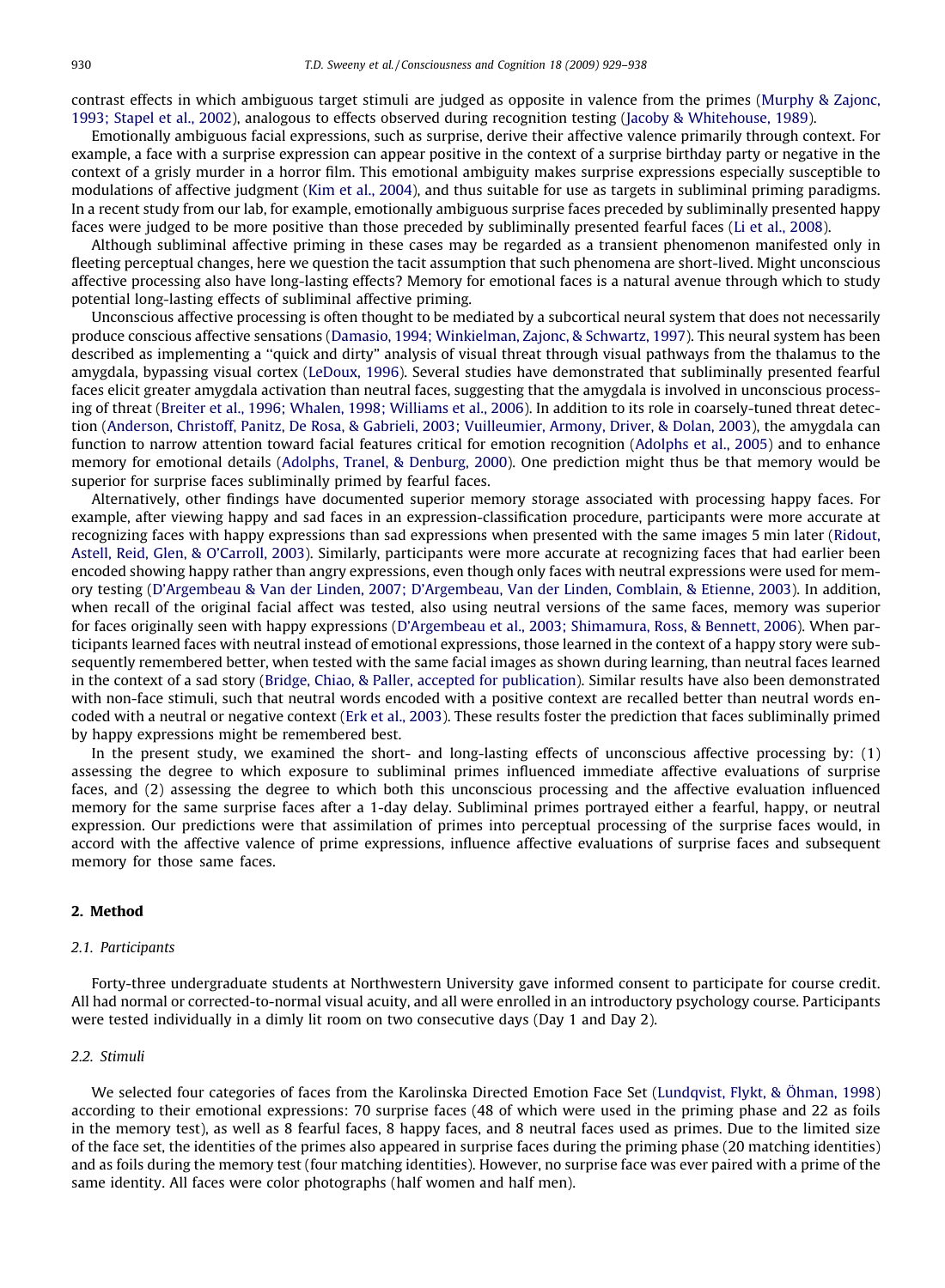We validated these emotional categories in a preliminary experiment by requiring 11 participants to rate the faces using a 6-point scale, ranging from 1 (most negative) to 6 (most positive). The mean valence ratings were  $3.36$  (SD = 0.46) for surprise faces, 1.69 (SD = 0.29) for fearful faces, 5.53 (SD = 0.07) for happy faces, and 3.40 (SD = 0.10) for neutral faces. Although a single negative-to-positive dimension was used to obtain these ratings, this does not imply unidimensionality for fear and happiness. Surprise faces used in the priming phase were divided into three groups of 16 faces for counterbalancing with the three categories of primes. These groups were matched on mean valence  $(3.36, SD = 0.49; 3.36, SD = 0.46;$  and 3.43,  $SD = 0.45$ ) and mean attractiveness (based on attractiveness ratings of corresponding neutral versions also made in the preliminary experiment using a 6-point scale that yielded mean ratings of 3.39,  $SD = 0.52$ ; 3.25,  $SD = 0.87$ , and 3.30,  $SD = 0.62$ ). In addition, the mean valence of the 48 surprise faces used in the priming phase (3.38,  $SD = 0.45$ ) was similar to that of the 22 new surprise faces used only in the memory test  $(3.30, SD = 0.49)$ .

Each face was cropped using an elliptical stencil to exclude hair, which can distract participants from emotionally relevant facial features ([Tyler & Chen, 2006](#page-9-0)). Faces were then scaled to be approximately the same size with respect to the length between the hairline and chin and cheek to cheek. Each face subtended 2.75° by 3.95° of visual angle. Faces were embedded in a rectangular background of Gaussian noise subtending  $2.98^{\circ}$  by  $4.24^{\circ}$  of visual angle.

#### 2.3. Priming phase (Day 1)

Visual stimuli were presented on a CRT monitor at a viewing distance of 115 cm. In each trial, an affective prime face was backward-masked by a surprise face. In each block of trials, only one category of prime facial affect was used. In each of the first three blocks, the prime expression was either fearful, happy, or neutral, with order counterbalanced across participants. The order of the three conditions was repeated in the next three blocks, such that there were two fearful-prime blocks, two happy-prime blocks, and two neutral-prime blocks. A different group of 16 surprise faces were used for each type of block (with the same 16 surprise faces repeated in the second block of each type). Assignment of the three groups of 16 surprise faces to the three affective prime categories was alternated, such that across participants each surprise face occurred roughly equally with each category of emotional prime (see Section 3 for description of counterbalancing in subgroups).

Each block consisted of 64 trials. Each of the 16 surprise faces was used on four trials, each time primed by a different face. We used 8 different affective prime faces in each block to minimize the possibility of identity-specific habituation. We used a blocked design with one category of emotion in each block in order to minimize the likelihood that the influence of a prime on a given trial would be counteracted by the influence of an affectively different prime from a neighboring trial.

Each trial began with the central presentation of a fixation cross for 500 ms followed by an affective prime for 30 ms, immediately backward-masked by a surprise face for 300 ms (Fig. 1). The inter-trial-interval (the time between the response and the onset of the fixation cross in the next trial) was varied between 1600 and 2400 ms. We used an oscilloscope to verify that primes were presented for 30 ms and that the software log of prime durations was accurate. We expected these timing and masking parameters to be suitable for producing subliminal affective priming based on prior results with similar methods [\(Li et al., 2008; Szczepanowski & Pessoa, 2007](#page-9-0)), even though the 30-ms stimulus-onset asynchrony (SOA) might lead to conscious perception of primes in some participants.

Participants were instructed to judge the valence of each surprise face upon its offset using a 6-point bipolar scale ranging from 1 to 6, corresponding to "most negative", "mildly negative", "a little negative", "a little positive", "mildly positive", and ''most positive." Participants responded using one hand on a keypad with buttons on two rows. Button assignment (positive above negative vs. positive below negative) was alternated across participants. There was no time limit, but participants were encouraged to respond quickly, using their "gut feeling" if necessary. Participants were given 1-2 min between blocks to relax. Following completion of the priming phase, participants were asked to return for further testing the next day, but were not informed that memory would be tested.



Fig. 1. Subliminal priming procedure. A central fixation cross was shown, followed by a subliminal prime (a fearful, happy, or neutral face), backwardmasked by a neutral-valence surprise face of the same gender, followed by a blank screen, at which time participants rated the valence of the surprise face.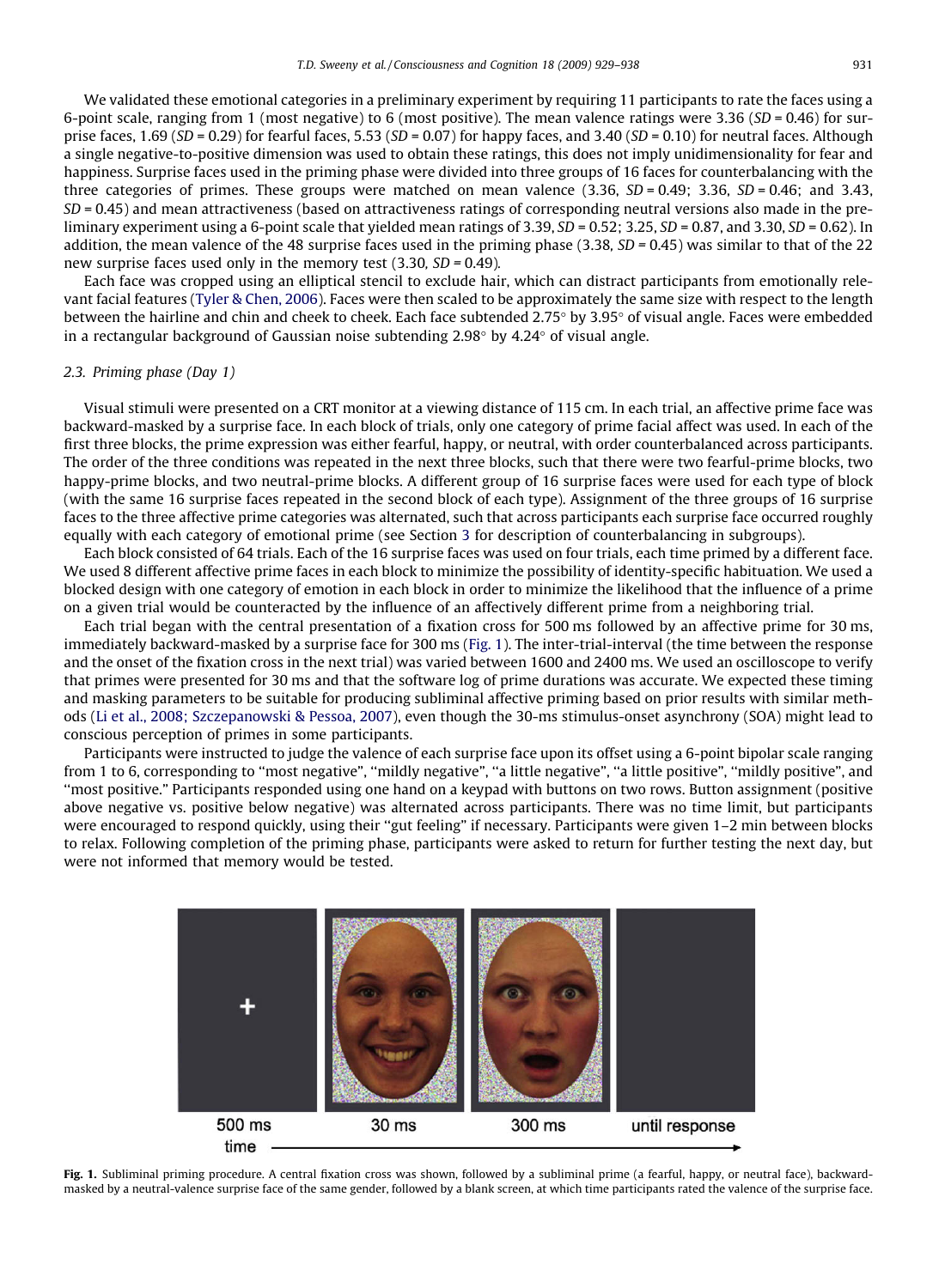## 2.4. Memory test (Day 2)

The second session occurred 21–27 h after Day 1 (mean = 23.9 h). The session began with a memory test, which included a random sequence of the 48 surprise faces from the prior session along with 22 new surprise faces. On each trial, a fixation cross was shown for 500 ms followed by a surprise face for 800 ms. The inter-trial interval was varied between 1600 and 2400 ms. Participants were told that half of the test faces were new, so as to encourage a criterion that was not overly lenient. Participants made recognition confidence judgments on a keypad using a 4-point bipolar scale ranging from 1 to 4, corresponding to ''very confident new", ''mildly confident new", ''mildly confident old", and ''very confident old." There was no time limit, but participants were encouraged to respond quickly.

#### 2.5. Awareness check

After the memory test, we assessed participants' abilities to process 30-ms prime faces. We began with a subjective test of prime awareness, which required participants to report on their mental states and can be thought of as assessing the degree to which a person 'knows' what they perceived (e.g., [Seth, Dienes, Cleeremans, Overgaard, & Pessoa, 2008\)](#page-9-0). We also included an objective test using the same prime presentation parameters as on Day 1. This test required participants to discriminate facial affect in a forced-choice format. Together, these two tests allowed a careful and conservative assessment of whether prime presentations were subliminal.

We assessed subjective awareness of prime faces with several questions that concerned the priming phase. The 1-day delay may have influenced the nature of the answers provided, but these questions nonetheless provided indications that some participants were aware of primes on Day 1. Participants were instructed to think back to Day 1 when answering the following questions, which were posed in the following order: (1) Did you see anything besides the surprise faces? (2) Did you see anything right before the surprise faces? (3) There was actually a flicker before each surprise face; what did you see? (4) Did you see a face? (5) What expression did you see? Verbal report of awareness of a face and/or expression was taken as one indication that prime presentations were not strictly-subliminal.

Next, participants were debriefed about the use of subliminal primes. Then, we administered an objective test concerning the extent to which emotional expressions could be perceived under conditions comparable to the original stimulus presentation. Although accurate discrimination ability does not imply subjective awareness of facial affect, we reasoned that subjective awareness of facial affect would be less likely in participants who failed to accurately discriminate the expressions than in those who succeeded in accurately discriminating the expressions. In other words, participants who failed to discriminate the expressions in this objective test were unlikely to have consciously perceived the emotional expressions in the priming phase. The presentation parameters and facial stimuli for this emotion-expression-discrimination test were the same as those in the priming phase, except as follows. First, fearful, happy, and neutral primes were all used in a single randomly ordered sequence. Second, six fearful, six happy, and six neutral faces were used as primes, and 36 surprise faces were used as masks (18 from Day 1 and 18 previously used only in the memory test). Each surprise face was presented three times, each time with the same category of prime, yielding 108 trials. Participants indicated whether the prime was happy, fearful, or neutral using three buttons on a keypad. Due to an error in stimulus timing, some of the trials from eight participants could not be used, but enough trials were available (50% on average) so that data from all participants could be included in the analyses. Of course, for any of the 43 participants the number of trials may have been suboptimal for assessing discrimination abilities. Nonetheless, the combination of verbal report on subjective perception of primes along with objective measurement of prime discriminability was sufficient for identifying a subset of participants most likely to have been aware of prime presentations during the priming phase.

# 3. Results

#### 3.1. Strictly-Subliminal prime presentations

Given the possibility that some participants were aware of prime faces during the priming phase, we took several steps to determine the relevance of this for both short- and long-lasting effects of affective priming. In particular, we attempted to identify a subset of participants most likely to have processed prime faces in a subliminal manner. Although there are many methods to use in such circumstances [\(Seth et al., 2008](#page-9-0)), there is reason to be skeptical of using subjective reports alone or of relying only on objective tests of prime processing. Therefore, we elected to adopt a conservative approach analogous to that used by [Szczepanowski and Pessoa \(2007\),](#page-9-0) in which we selected a subgroup of participants based on both types of criteria together. We reasoned that strictly-subliminal presentation is most likely when (1) participants' attempts to discriminate among emotional expressions of primes were not accurate, and (2) their subjective reports gave no indication of conscious perception of primes.

Performance data on emotional-expression discrimination were subjected to  $X^2$  analyses. Above chance-levels of expression discrimination were indicated by significant  $X^2$  (p < .05) for 23 participants. Awareness of prime faces was evident in the subjective reports obtained from 24 participants. A total of 28 of the 43 participants demonstrated either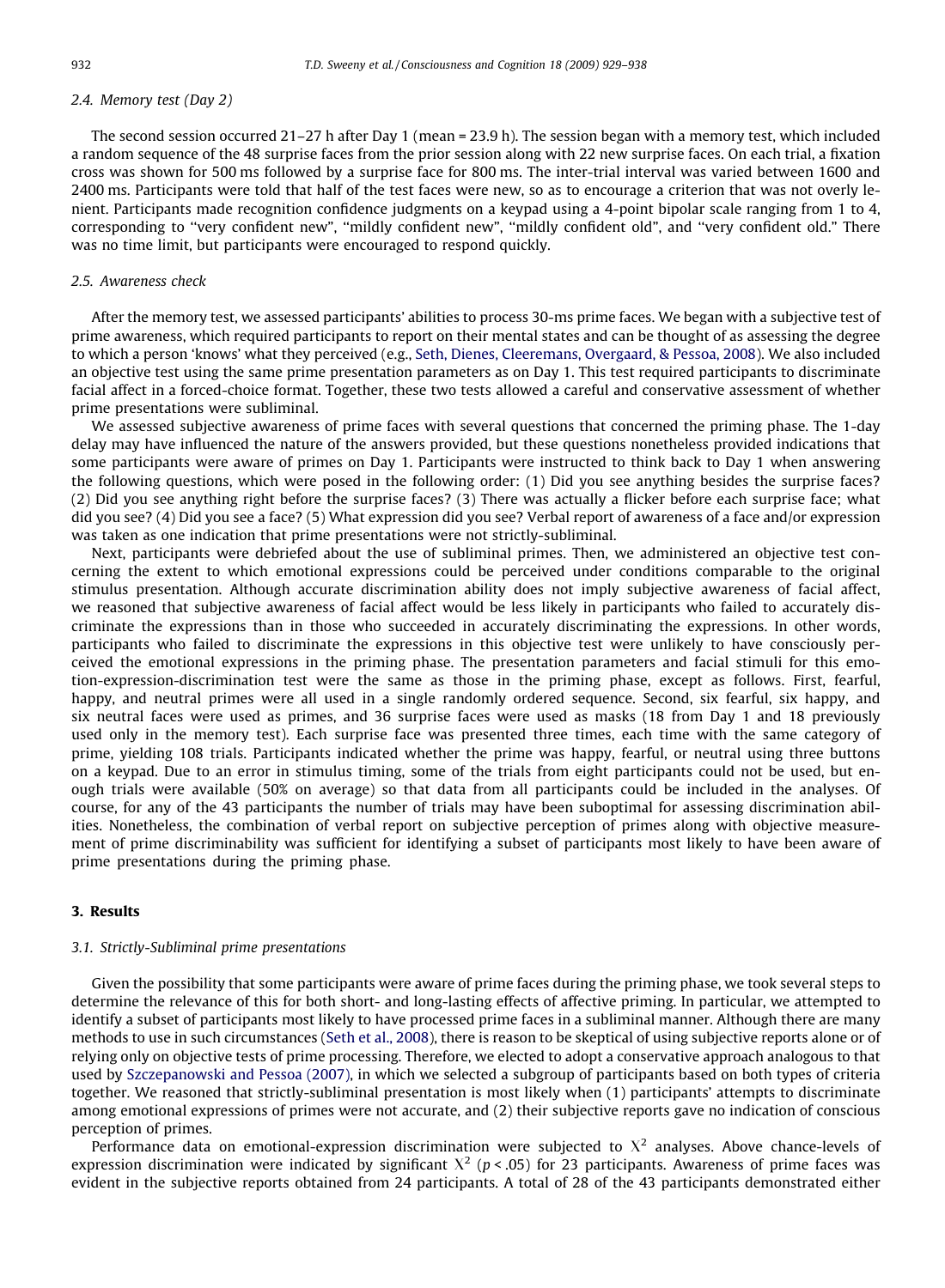above-chance discrimination abilities or provided subjective reports of prime awareness (18 participants satisfied both criteria). These participants thus formed the Not-Strictly-Subliminal (NSS) group. The remaining 15 participants comprised the Strictly-Subliminal (SS) group. Of course, it remains possible that prime awareness was missed by the subjective reports (e.g., because of forgetting), or that prime awareness occurred despite chance-level discrimination abilities (e.g., because different strategies were used in this test versus in the priming phase, or because an inaccurate estimate of true discrimination abilities was obtained due to unexplained variability in responses and/or an insufficient number of trials). Nonetheless, these procedures were advantageous because conscious perception of primes was more likely, overall, for the NSS group than for the SS group.

#### 3.2. Priming results

Surprise faces were rated as more positive when primed by happy faces than when primed by fearful faces, but only in the SS group (Fig. 2). To assess priming, we compared mean surprise-face ratings across pairs of conditions in separate contrasts within each group as planned comparisons based on our prior study [\(Li et al., 2008\)](#page-9-0). Happy face primes led to more positive ratings than fearful face primes in the SS group  $[t(14) = 2.58, p < .05]$ , but not in the NSS group  $[t(27) = 0.65, n.s.]$ . No other differences between pairs of different prime categories were significant (t-values < 1.24). There were no main effects of group [SS vs. NSS,  $F(1, 41) = 0.30$ , n.s.], or prime expression  $[F(2, 82) = 2.62, p = .07]$ , nor was there an interaction between group and prime expression  $[F(2, 82) = 1.01, n.s.]$ . There were no differences in mean surprise-face ratings between the SS and NSS groups with fearful primes  $[t(41) = 1.08, n.s.]$ , happy primes  $[t(41) = 0.03,$ *n.s.*], or neutral primes  $[t(41) = 0.50, n.s.]$ .

Affective priming in the SS group was particularly strong early in the priming phase. The magnitude of affective priming, defined as the mean rating difference between surprise faces primed by happy faces and those primed by fearful faces, was high in the first three blocks  $[M = 0.24, SD = 0.31, t(14) = 2.99, p < .01]$ , whereas affective priming in the second three blocks was non significant  $[M = 0.11, SD = 0.32, t(14) = 1.31, n.s.$ ]. This may reflect habituation of priming or a change in response strategy regarding the affective evaluation of the surprise faces.

Further analyses were run to address the concern that the post-hoc sorting of participants into SS and NSS groups might have skewed results by disrupting assignment of stimulus sets to participants (i.e., the counterbalanced pairings of the three groups of surprise faces with each category of emotional prime). Results provided strong evidence for dismissing this concern. First, SS participants were distributed across all three stimulus-set assignments (7, 5, and 3 participants per stimulus set). Second, the magnitude of affective priming (mean ratings of happy-primed faces minus fear-primed faces) did not differ reliably across the three stimulus sets  $[F(2, 40) = 2.20, p = .13]$ . Moreover, the stimulus set that produced the largest magnitude of affective priming in the SS group had only three participants. Incomplete counterbalancing can thus be ruled out as a potential explanation for priming for the SS group.

Magnitude of affective priming was not associated with the degree of objective discrimination ability for participants within either the SS group [r =  $-0.40$ , p = .13] or the NSS group [r =  $-0.11$ , n.s.]. Thus, the ability to discriminate facial affect when intentionally attempting to do so after being informed about the presence of primes (Day 2) was not associated with increased priming magnitude in the absence of any instructions to attend specifically to prime faces (Day 1). The non significant correlation in the SS group is in the opposite direction to the correlation that would be expected if priming were merely a weak reflection of participants' abilities to extract affective information from emotional expressions that can be used both for affective discrimination and awareness of facial affect. Although these correlational results are only null findings, they are consistent with the inference supported above that priming effects in the SS group arose due to subliminal processing.



Fig. 2. Mean ratings of surprise faces (1 = most negative,  $6$  = most positive) for the Strictly-Subliminal group and the Not-Strictly-Subliminal group as a function of prime expression. Strictly-Subliminal participants rated surprise faces primed by happy faces as significantly more positive than surprise faces primed by fearful faces. Indicates  $p < 0.05$ . Error bars indicate ±1 SEM with baseline individual variability removed.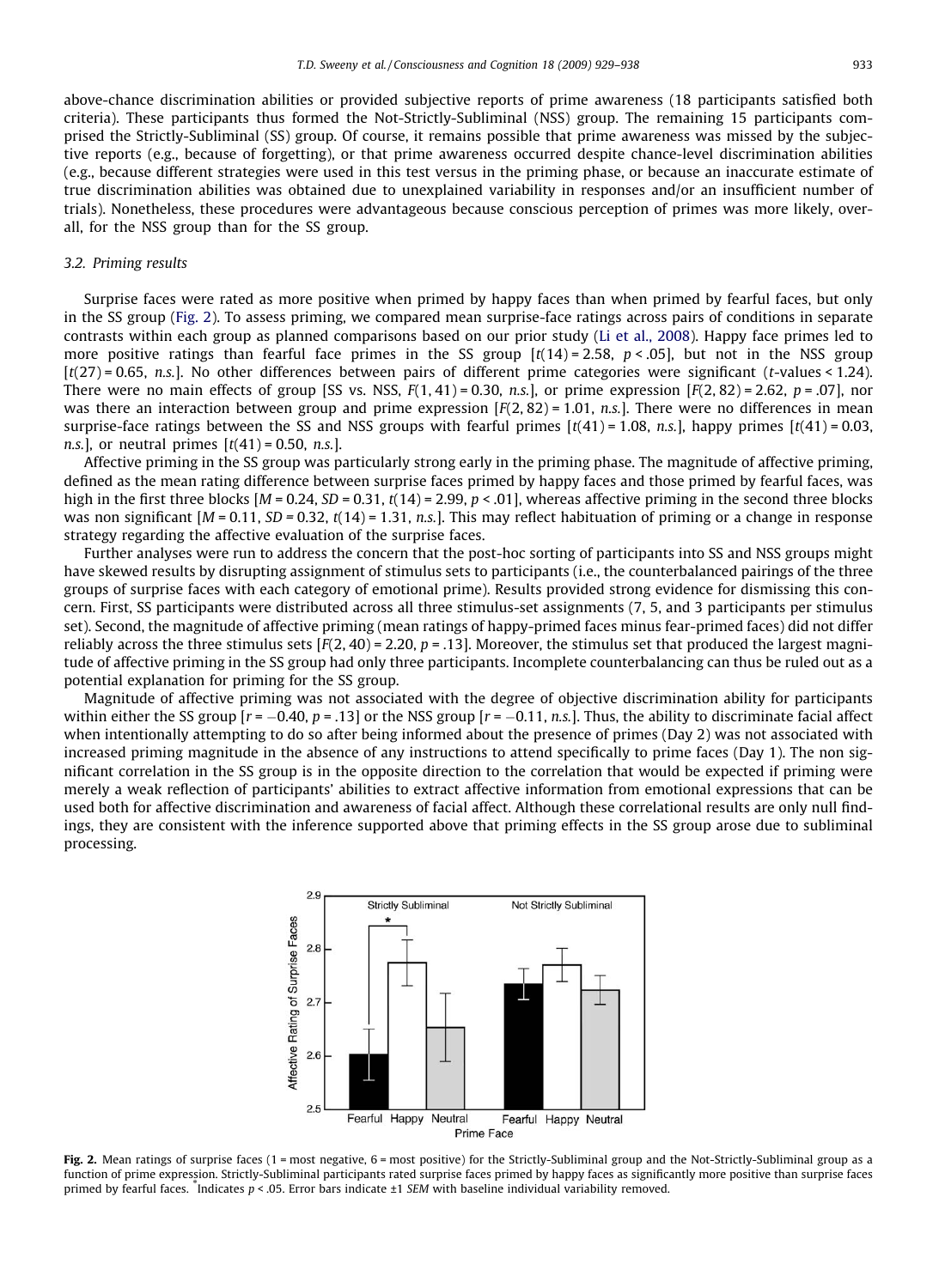# <span id="page-5-0"></span>3.3. Memory results

In the SS group, surprise faces primed by happy faces were remembered better than surprise faces primed by fearful faces (Fig. 3). In an initial analysis of recognition results, we computed recognition hit rates irrespective of confidence level and separately as a function of the expression of the prime from Day 1. Mean hit rate was significantly higher for happy-primed surprise faces than for fearful-primed surprise faces  $[t(14) = 2.95, p < .05]$ , and for neutral-primed surprise faces  $[t(14) = 2.28$ ,  $p < .05$ ], but did not differ between fearful-primed and neutral-primed surprise faces [t(14) = 1.28, n.s.]. In the NSS group, hit rate differences between pairs of priming conditions were all non significant (t-values < 1.43). Hit rates averaged across conditions were well above the false alarm rates for trials with new faces for both the SS group  $[t(14) = 4.34, p < .01]$  and the NSS group  $[t(27) = 10.40, p < .01]$ . Furthermore, the finding that memory results varied with prime status (fearful versus happy) in the SS group but not in the NSS group was confirmed by a significant interaction between prime status and group  $[F(1, 41) = 4.52, p < 0.05]$ . There were no differences in recognition hit rates between the SS and NSS groups with fearful primes  $[t(41) = 0.34, n.s.]$ , happy primes  $[t(41) = 1.79, n.s.]$ , or neutral primes  $[t(41) = 0.78, n.s.]$ .

We observed the same pattern of results when recognition hits were counted just for faces endorsed as old with high confidence, or when all four levels of recognition confidence were taken into account ([Fig. 4\)](#page-6-0). To differentially weight the memory experiences expressed by confidence ratings in each condition, we calculated memory scores using mean numerical ratings—4 = ''very confident old," 3 = ''mildly confident old," 2 = ''mildly confident new," and 1 = ''very confident new." A higher memory score thus reflects stronger memory. Mean memory scores in the SS group were 2.64, 2.87, and 2.70 for fearful, happy, and neutral conditions, respectively. Pairwise analyses showed higher scores for the happy condition compared to the fearful condition  $[t(14) = 2.96, p < .05]$ , and compared to the neutral condition  $[t(14) = 2.36, p < .05]$ , with no differences between fearful and neutral conditions  $[t(14) = 0.79, n.s.]$ . Mean memory scores in the NSS group were 2.71, 2.65, and 2.73 for fearful, happy, and neutral conditions, respectively, with no significant differences between scores (t-values < 1.09). There were no differences in memory scores between the SS and NSS groups with fearful primes  $[t(41) = 0.62, n.s.]$ , happy primes  $[t(41) = 0.09, n.s.]$ , or neutral primes  $[t(41) = 0.78, n.s.]$ .

We also found that affective evaluation per se influenced subsequent recognition memory. We calculated mean affective ratings for each surprise face across trials for each participant. We then segregated these ratings for faces rated more negatively and those rated more positively, collapsing across data from all three prime conditions, with a median split made separately for each participant. Surprise faces rated more negatively were remembered better than surprise faces rated more positively. This result was obtained using either the four levels of memory confidence  $[t(42) = 3.12, p < .01]$  or hit rates alone  $[t(42) = 3.25, p < .01]$ . When analyzed by group, the recognition advantage for negatively rated faces was apparent in the NSS group  $[t(14) = 4.23, p < .01]$ , but not in the SS group  $[t(27) = 0.11, n.s.]$ , and was significantly larger for the NSS group than the SS group  $[t(41) = 2.56, p < .05]$ ; these results were computed using four levels of memory confidence, but the same pattern was also clear when measured with hit rates (likewise for subsequent analyses). These recognition differences between the SS and NSS groups were not due to differences in the variability (SD) of affective evaluations between the groups  $[t(41) = 0.24, n.s.]$ .

To determine if these effects varied with prime condition, a further analysis was conducted using median splits of affective ratings of surprise faces made separately for each prime condition from each participant [\(Fig. 5](#page-7-0)). In the SS group, there was a marginally significant tendency for surprise faces rated more negatively to be remembered better than surprise faces rated more positively for the fearful prime condition  $[t(14) = 2.07, p = .05]$ , but not for the happy prime condition  $[t(14) = 0.60, n.s.]$  or neutral prime condition  $[t(14) = 0.56, n.s.]$ , when the four levels of recognition confidence were taken



Fig. 3. Mean hit rates for "old" surprise faces for the Strictly-Subliminal group and the Not-Strictly-Subliminal group as a function of prime expression from the priming phase on Day 1. Ratings of ''mildly confident old" and ''very confident old" were classified as hits. Dashed lines indicate false alarm rates (new faces endorsed as ''mildly confident old" or ''very confident old"). Strictly-Subliminal participants displayed significantly better memory for surprise faces primed by happy faces than surprise faces primed by fearful or neutral faces. We observed the same pattern when hits included only ''very confident old" responses to old faces (see [Fig. 4\)](#page-6-0). \* Indicates p < .05. Error bars indicate ±1 SEM with baseline individual variability removed.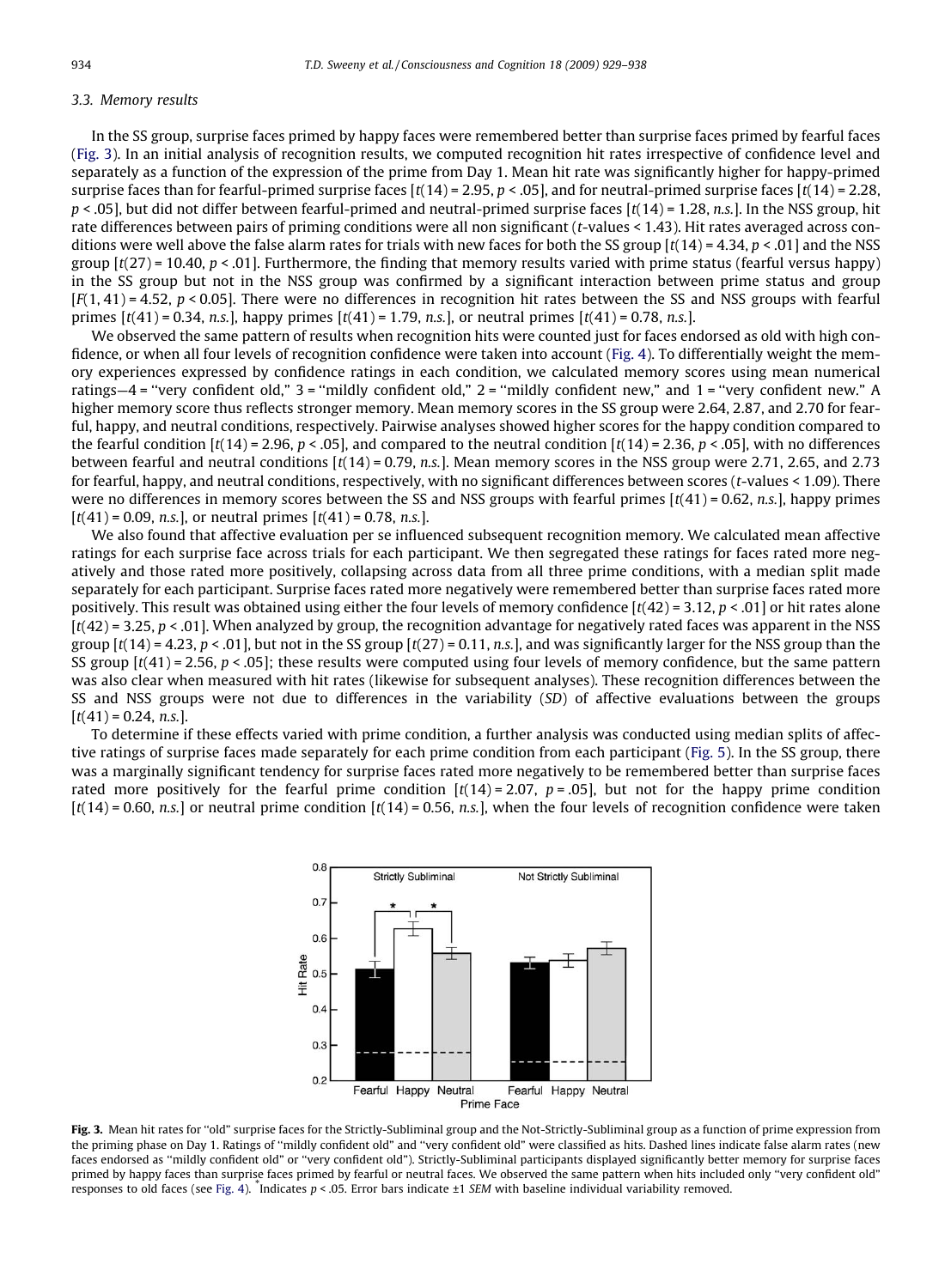<span id="page-6-0"></span>

Fig. 4. Proportion of responses for the four levels of memory confidence for "old" surprise faces as a function of prime expression (F = fearful, H = happy, and N = neutral) from the priming phase on Day 1, shown separately for the Strictly-Subliminal group (A) and the Not-Strictly-Subliminal group (B). Ratings of ''mildly confident old" and ''very confident old" were classified as hits, and ratings of ''mildly confident new" and ''very confident new" were classified as misses. These findings confirm the pattern of results shown in [Fig. 3.](#page-5-0) Error bars indicate ±1 SEM with baseline individual variability removed.

into account. In the NSS group, surprise faces rated more negatively were remembered better than surprise faces rated more positively in all three prime conditions [fearful;  $t(27) = 2.92$ ,  $p < .01$ , happy;  $t(27) = 4.78$ ,  $p < .01$ , neutral;  $t(27) = 2.69$ ,  $p < .05$ ]. There were no differences in the variability of affective evaluations (SD) between prime conditions in the SS group  $[F(2, 28) = 0.88, n.s.]$  and the NSS group  $[F(2, 54) = 0.18, n.s.]$ .

This same question was also approached with a regression analysis, in which we computed the slope for the linear correlation between mean affective rating and memory score for each participant (outliers outside the 95% confidence ellipse were eliminated before computing the correlation for each participant). Collapsing across data from all three priming conditions and both groups, the mean slope was negative and significantly different from zero  $[M = -0.22, SD = 0.30,$  $t(42) = 4.88$ ,  $p < .01$ ], demonstrating better memory for more negatively rated surprise faces. In separate analyses, mean slopes were significantly negative for both the SS group  $[M = -0.19, SD = 0.33, t(14) = 2.16, p < .05]$  and the NSS group [M = -0.24, SD = 0.28, t(14) = 4.52, p < .01]. With SS participants, mean slopes were significantly negative in the fearful prime condition  $[M = -0.32, SD = 0.10, t(14) = 3.25, p < 0.01]$ , but not in the happy or neutral prime conditions (t-values < 0.15). With NSS participants, mean slopes were significantly negative in the fearful [M =  $-0.23,$  SD = 0.52, t(27) = 2.30, p < .05], happy  $[M = -0.25, SD = 0.34, t(27) = 3.97, p < .01]$ , and neutral  $[M = -0.19, SD = 0.42, t(27) = 2.44, p < .05]$  conditions. Together, these analyses converge to show that negative affective evaluation was associated with better recognition memory, but preferentially for participants most likely aware of prime faces. Importantly, these results also show that the recognition advantage for surprise faces primed by happy faces in the SS group occurred independently of affective evaluation per se.

#### 4. Discussion

Subliminal priming in this experiment had consequences for both immediate affective evaluation of surprise faces and later memory for the same surprise faces. Surprise faces can readily be interpreted as positive or negative in valence, and we found that biases were systematically induced by primes. Surprise faces were rated as more positive when primed by a happy expression than when primed by a fearful expression.

Recognition of surprise faces 24 h later also depended on prime category. We tested memory using the same surprise faces intermixed with new surprise faces, and we presented these faces without the 30-ms prime faces that had been viewed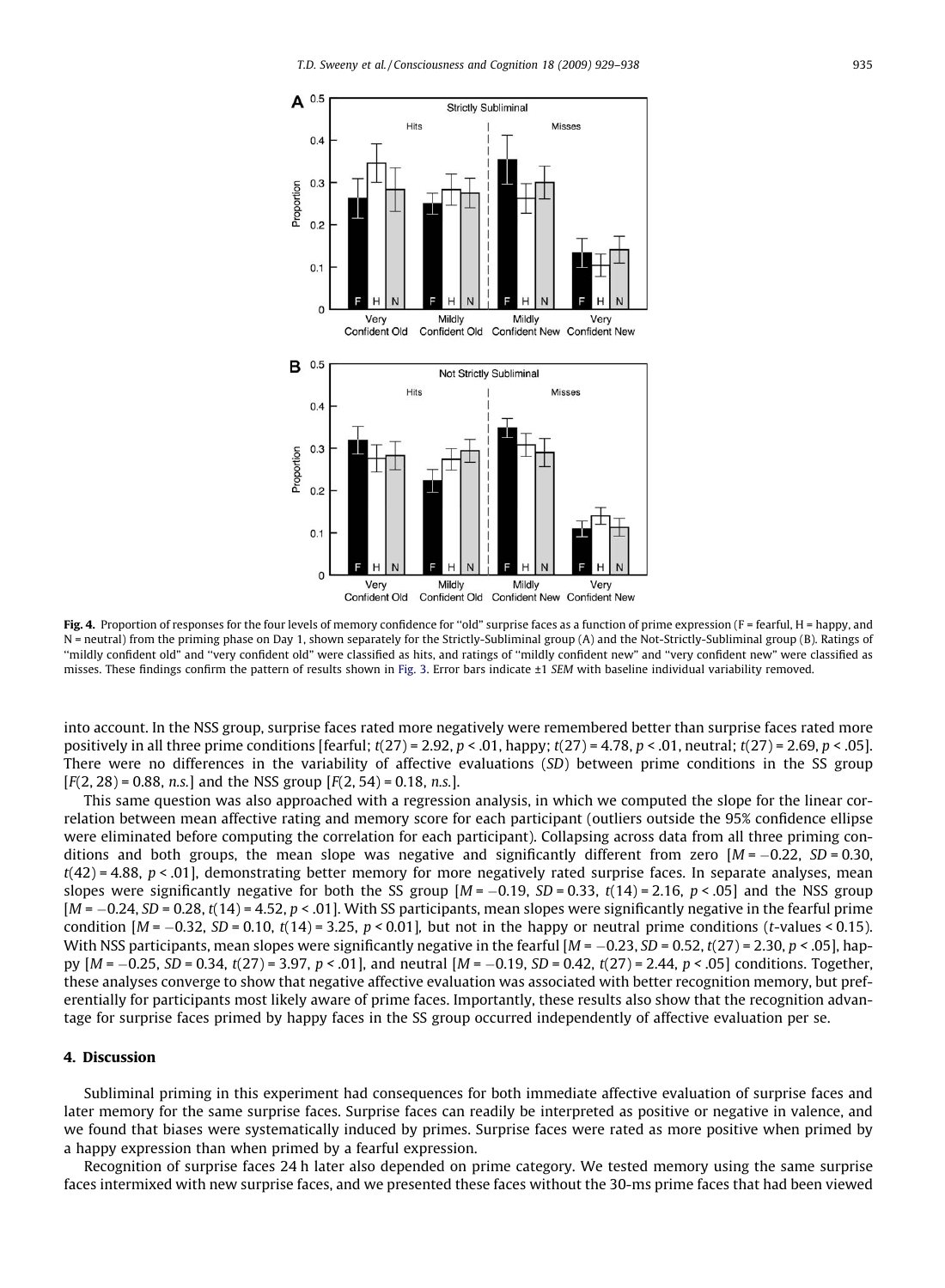<span id="page-7-0"></span>

Fig. 5. Mean memory confidence scores (1 = very confident new, 2 = mildly confident new, 3 = mildly confident old, 4 = very confident old) for old surprise faces for the Strictly-Subliminal group (A) and the Not-Strictly-Subliminal group (B) as a function of prime expression and affective evaluation from the priming phase on Day 1. Trials were segregated into most negative (-) and most positive (+) affective evaluations for each participant based on a median split (trials with an affective evaluation equal to the median were excluded). "Indicates  $p\leqslant05$ , ""indicates  $p<.01$ . Error bars indicate ±1 SEM with baseline individual variability removed.

earlier. The three groups of surprise faces primed by different expressions did not carry systematically different affect in their physical features per se, and yet, traces of the events of the priming phase influenced memory in a specific way. Happy priming yielded superior recognition compared to both fearful priming and neutral priming.

Both of the two key effects in this experiment—affective priming on Day 1 and differential recognition performance as a function of prime category on Day 2—were observed after we categorized participants into two groups according to their awareness of priming. We used both subjective criteria (verbal reports of no prime awareness) and objective criteria (chance-level discrimination of prime expressions). Members of the Not-Strictly-Subliminal (NSS) group, failing to satisfy at least one criterion, were more likely to have been conscious of primes; members of the Strictly-Subliminal (SS) group, satisfying both criteria, were more likely to have processed primes only subliminally. The SS group was composed of 15 of the 43 participants tested, and it was only the SS group that demonstrated both key effects.

Our findings of subliminal affective priming are consistent with findings from other paradigms (e.g., [Murphy & Zajonc,](#page-9-0) [1993; Stapel et al., 2002](#page-9-0)). In particular, our findings replicate and extend the findings of [Li and colleagues \(2008\),](#page-9-0) though several design features differed between these two studies. Only the present study used faces cropped to an oval shape, and only the present study included a neutral condition. Various timing parameters also differed between studies, and only in the present study were participants identified who were most likely to have been aware of prime faces. In both studies, surprise faces subliminally primed by happy faces were perceived as more positive than surprise faces subliminally primed by fearful faces. [Li and colleagues \(2008\)](#page-9-0) also demonstrated that priming was associated with differences in early visual processing indexed by brain potentials at about 150 ms after prime onset, and that these effects were larger in individuals with trait anxiety. The present experiment yielded the same type of perceptual effect among a group of participants strictly categorized as most likely to have been unaware of the primes, consistent with evidence that affective priming is most potent when it is subliminal [\(Higgins, 1996; Murphy & Zajonc, 1993; Stapel et al., 2002](#page-9-0)). Furthermore, the current experiment adds to the literature in this area by demonstrating that unconscious emotional processing can have much longer-lasting effects than previously assumed.

Yet, a logical possibility is that the memory effects observed in the SS group on Day 2 could have been caused entirely by behavioral responses to those faces on Day 1, in which case the memory effects should not be considered a direct result of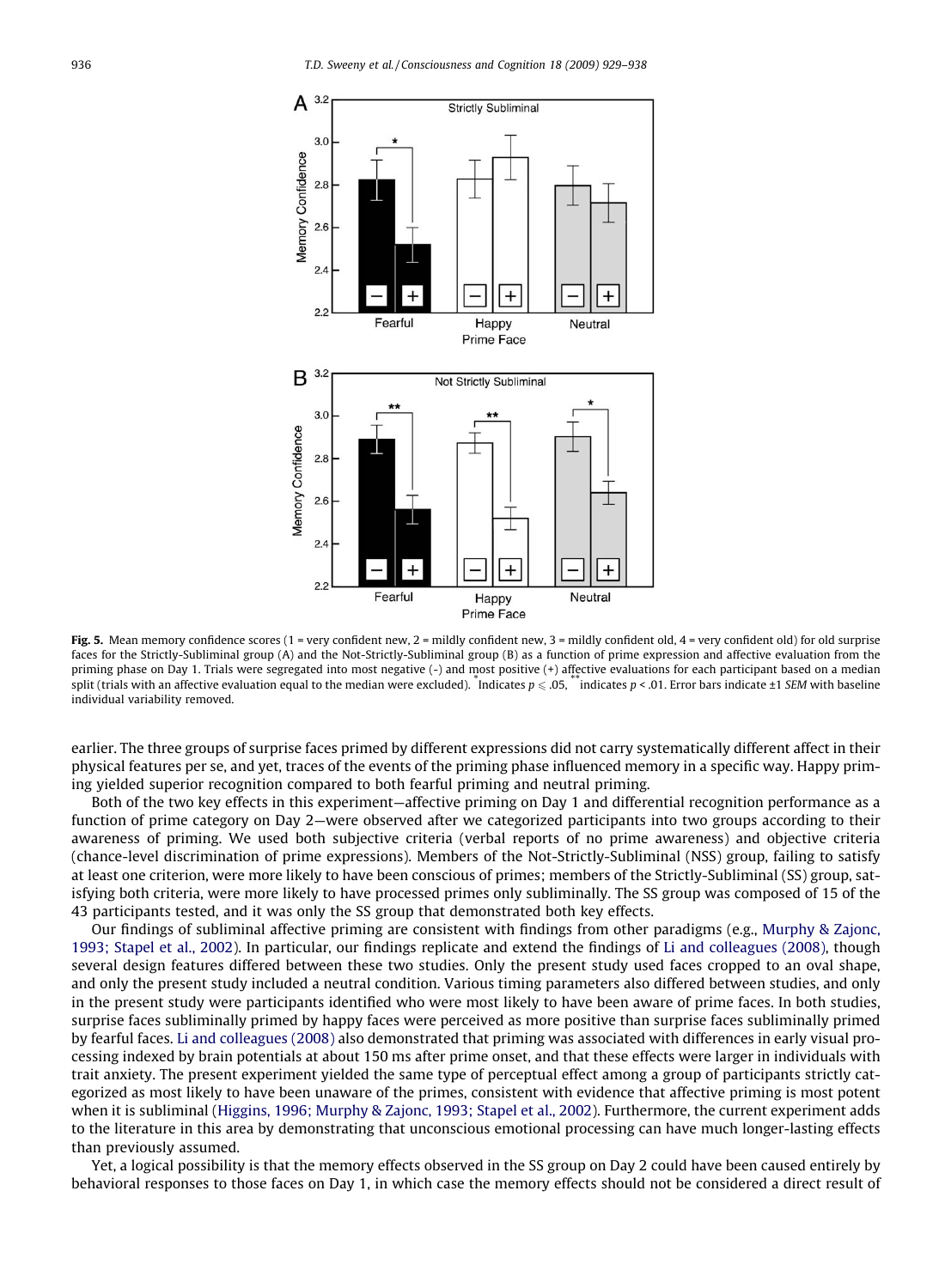<span id="page-8-0"></span>the different priming conditions per se. This concern, however, can be dismissed on the basis of our analysis of memory as a function of Day-1 ratings [\(Fig. 5](#page-7-0)).<sup>1</sup> This analysis showed that, in the SS group, fear-primed surprise faces with more negative ratings yielded improved recognition compared to fear-primed surprise faces with more positive ratings, but that recognition of happy-primed or of neutral-primed surprise faces did not vary between those with more positive versus more negative ratings. Therefore, the relative recognition advantage from subliminal priming when expressions were happy can be attributed to the unconscious processing of the happy primes, and not to the subsequent affective evaluation responses made for each surprise face.

Prior results are consistent with our finding of superior memory for surprise faces that had been primed the day before by happy faces. Memory for identities of faces was better for those displaying happy expressions at study and, 5 min later, at test than for those displaying sad expressions at study and test [\(Ridout et al., 2003\)](#page-9-0). Likewise, memory for identities of neutral test faces was found to be better when those same faces displayed a happy rather than an angry expression during the study phase ([D'Argembeau & Van der Linden, 2007; D'Argembeau et al., 2003\)](#page-9-0). In another memory paradigm with emotional expressions at study and neutral expressions at test, participants recalled the emotion previously expressed best for the faces that had happy expressions at study [\(Shimamura et al., 2006\)](#page-9-0). Our design differs in important ways from some of these prior designs, in that the same surprise expressions were evaluated at study and at test, the test phase occurred after a relatively long, 24-h delay, and the affective information at study was subliminal, at least for some participants. Nonetheless, the results converge in showing a memory advantage for faces when shown at learning with subliminal happy rather than neutral or fearful expressions. Our results differ from previous findings of better recognition memory among young adults for images of scenes depicting negative compared to positive affect ([Charles, Mather, & Carstensen, 2003](#page-9-0)). It may be the case that emotional scenes and expressions differentially affect recognition memory.

The inclusion of neutral faces as subliminal primes provided a benchmark against which to compare memory effects for faces primed by fearful and happy faces. Given that memory was best for happy-primed faces, and that there was no difference in memory between fearful-primed faces and neutral-primed faces, we infer that processing of happy expressions mediated the difference in memory across priming conditions. This difference could have arisen if happy faces were more extreme in valence than fearful faces, but this possibility is unlikely given that the norming procedure showed no such difference in rated intensity. Therefore, we suggest that the observed differences in memory were due to subliminal priming that led to differential processing at encoding and/or subsequent rehearsal as a function of facial expression. Furthermore, strictly subliminal processing of happy faces rather than simple attribution of positive affect to the surprise faces appears to be the driving force behind this memory effect. More generally, these results are consistent with the idea that certain perceptual and behavioral changes can be induced only when affective stimuli are unconsciously processed. Exactly why these effects may not occur when stimuli are consciously processed is unclear, but differential results as a function of conscious versus unconscious stimulus processing adds weight to the argument that these results are due to subliminal presentation ([Hannula, Simons, & Cohen, 2005\)](#page-9-0).

What neural mechanisms might support the processing of positive affect from happy faces in the absence of awareness of those faces? [Li and colleagues \(2008\)](#page-9-0) conducted an electrophysiological analysis for surprise faces subliminally primed by happy faces or by fearful faces, and found a corresponding difference in frontocentral potentials at 300–400 ms. The authors speculated that subliminal happy faces may function to orient attention toward the subsequently presented surprise faces. In line with this reasoning, we speculate that happy primes may have led to better encoding and subsequent memory by preferentially engaging an attention focus on the global configuration of facial features, consistent with findings that happy mood can increase the use of global features to classify visual figures ([Bridge et al., accepted for publication; Frederickson,](#page-9-0) [2004; Gasper & Clore, 2002](#page-9-0)).

A single investigation cannot address the great variety of influences that facial expressions of various emotions have on behavior and cognition. However, the findings clearly underscore the power of affective information that escapes conscious perception and yet can still influence a person's attitudes and behavior, not just at the time sensory information is first processed but the next day as well.

#### Acknowledgments

We thank Christopher M. Warren and Stephanie Boes for all their hard work. We thank Luiz Pessoa for helpful comments on an earlier draft.

This material is based upon work supported by the United States National Science Foundation Grant Nos. 0518800 and 0643191 and by the National Institute of Health Grant No. R01 018197.

#### References

Adolphs, R., Gosselin, F., Buchanan, T. W., Tranel, D., Schyns, P., & Damasio, A. R. (2005). A mechanism for impaired fear recognition after amygdala damage. Nature, 433, 68–72.

 $<sup>1</sup>$  The analysis of memory as a function of affective rating in the NSS group showed a consistent advantage for faces rated more negatively over those rated</sup> more positively. This effect did not require that priming be subliminal, and it probably reflects a mechanism distinct from that producing the memory advantage for happy-primed faces in the SS group.